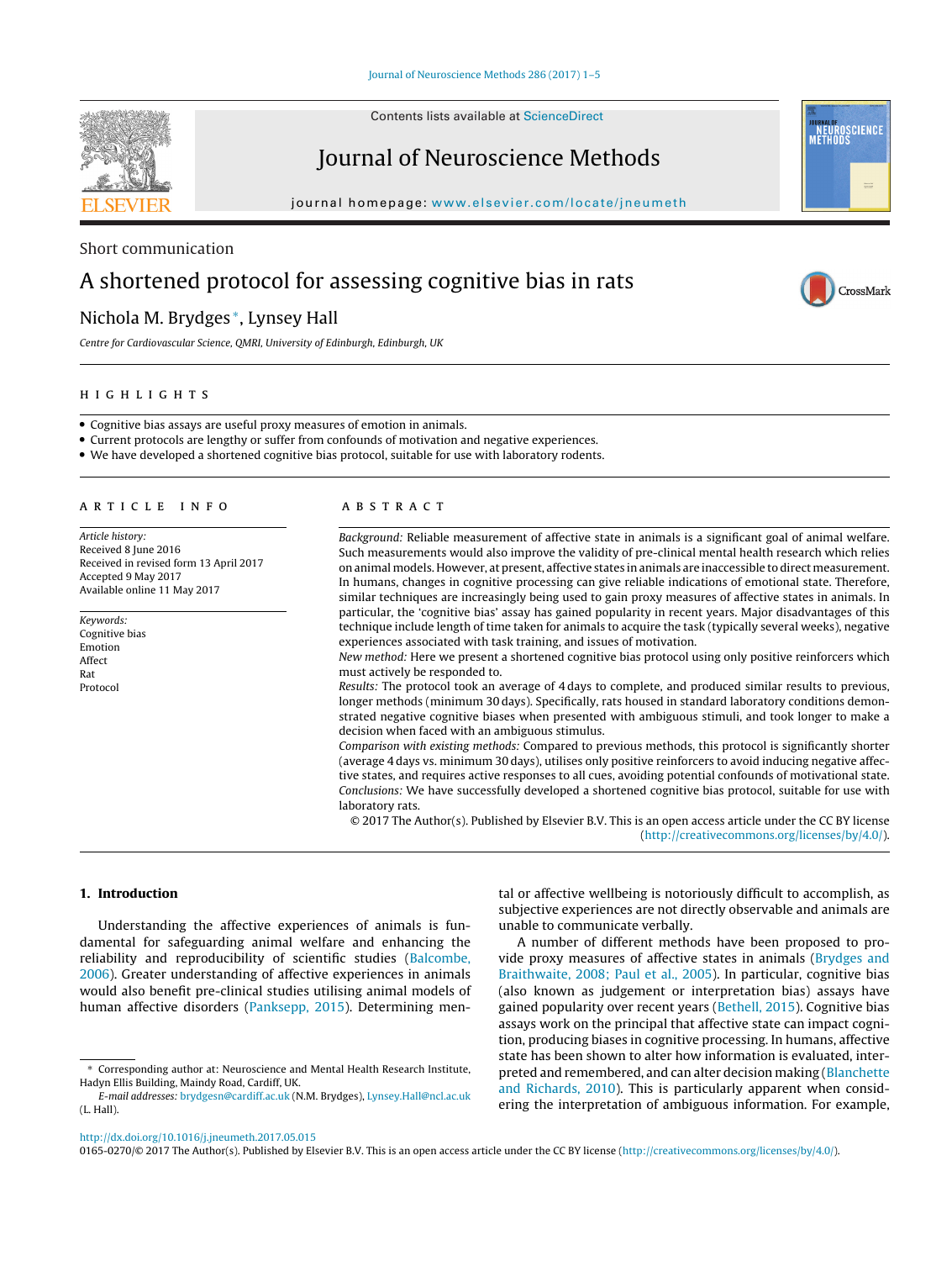anxious individuals tend to interpret ambiguous or neutral information, such as an ambiguous statement ('that is an interesting pair of shoes you are wearing') or ambiguous facial expressions, in a more negative manner than non-anxious individuals ([Gebhardt](#page-4-0) [and](#page-4-0) [Mitte,](#page-4-0) [2014\).](#page-4-0) It has thus been suggested that determining an individual's interpretation of ambiguous stimuli can give information on their affective state [\(Mendl](#page-4-0) et [al.,](#page-4-0) [2009\).](#page-4-0) Using this principle, several studies have employed cognitive bias assays to investigate animal responses to ambiguous stimuli in an effort to gain insight into their affective state, commonly before and after an intervention designed to alter affective state. Typically, exposure to negative events, such as unstable housing, removal of environmental enrichment or exposure to anxiety-provoking conditions results in negative responses to ambiguous stimuli in species as diverse as rats, starlings and bees [\(Bethell,](#page-4-0) [2015\).](#page-4-0) Conversely, exposure to positive events, such as environmental enrichment, results in more optimistic responses ([Bethell,](#page-4-0) [2015\).](#page-4-0) However, this is not always the case, for example, juvenile stress resulted in more positive responses to ambiguous stimuli in rats [\(Brydges](#page-4-0) et [al.,](#page-4-0) [2012\).](#page-4-0)

[Bethell](#page-4-0) [\(2015\)](#page-4-0) has identified three main types of cognitive bias assay. The most widely used approach is the 'Go/No Go Task'. Here animals are trained to make a response (such as lever press) when exposed to one 'positive' cue (e.g. high pitched tone), usually to obtain a food reward, and avoid making a response when exposed to another 'negative' cue (e.g. low pitched tone) to avoid a negative outcome, such as an electric shock. Responses to intermediate, ambiguous cues (e.g. tone of intermediate pitch) are then investigated. Main problems with this type of assay include i) length of training, ii) exposure to negative events during task training, which may induce negative affective states and cognitive biases in themselves, and iii) an inability to determine if lack of response reflects a negative cognitive bias or differences in motivational state [\(Brydges](#page-4-0) et [al.,](#page-4-0) [2011\).](#page-4-0) A second category of assay follows the same outline as the 'Go/No Go Task' but here animals are required to make an active response when exposed to the 'negative' cue, such as pressing a different lever to avoid a negative outcome, overcoming confounds of differences in motivational state. A third category of assay uses positive and less positive rewards (instead of positive and negative outcomes), and again requires active responses to two different cue presentations. As animals are not exposed to negative events during training, the task itself should not induce negative affective states or cognitive biases. Generally, extensive training is required for all three categories of assay. Specifically for laboratory rats, training and testing ranges between 5 and 62 days, with shorter assays relying on exposure to positive and negative events ([Bethell,](#page-4-0) [2015\).](#page-4-0) The aim of the current study was to design a cognitive bias assay that overcame limitations of existing methods, specifically for rats, by:i) reducing training and testing time, ii) exposing animals to positive and less positive events only, and iii) requiring active responses to all events. This assay was based on a cognitive bias task we have successfully used in our laboratory [\(Brydges](#page-4-0) et [al.,](#page-4-0) [2012;](#page-4-0) [Brydges](#page-4-0) et [al.,](#page-4-0) [2011\),](#page-4-0) combined with techniques commonly used to assess intradimensional extra-dimensional (ID:ED) shift behaviour [\(Birrell](#page-4-0) [and](#page-4-0) [Brown,](#page-4-0) [2000\).](#page-4-0) Unlike the ID:ED task, reward stimuli and predictive cues were never altered.

# **2. Materials and methods**

# 2.1. Animals

5 female and 5 male Lister Hooded rats were bred from 3 adult pairs in house and raised by their own mothers at the University of Edinburgh. After weaning, animals were pair housed in standard, same-sex, same-litter cages (61 cm  $\times$  43.5 cm, 21.5 cm high), lined with wood shavings (Lillico, UK), on a 12:12 h light/dark cycle with

food (standard rat chow, RM1, Special Services Diet, Lillico, UK) and water ad libitum. Humidity and temperature were maintained between 45 and 60% and 19 and 21 ◦C respectively. Rats were identified by rings of permanent markers around the tail. They were approximately 4 months old at the start of testing, and weighed daily during testing. At the end of the experiment they were killed via a rising concentration of  $CO<sub>2</sub>$ . All procedures were carried out in accordance with local ethics guidelines, the UK Home Office Animals (Scientific Procedures) Act, 1986, EU directive 2010/63/EU for animal experiments and comply with the ARRIVE guidelines.

# 2.2. Apparatus

In a separate room from the housing area, a simple Perspex maze was assembled (54 cm long  $\times$  36 cm wide  $\times$  20 cm high). This maze was divided internally into three sections, one start compartment (34 cm long  $\times$  36 cm wide), and two reward compartments (13 cm long  $\times$  18 cm wide). A small panel of wood separated the two reward compartments. A series of wooden sticks were glued to the walls of the maze between the start and reward compartments: this allowed insertion of Perspex barriers to physically separate the start and reward compartments ( $Fig. 1$ ). The reward compartments contained one ceramic foraging bowl each (7.5 cm diameter  $\times$  4 cm high), and the entire maze was set on a bench side (1 m high) under regular room lighting. A strip of sandpaper (5 cm  $\times$  36 cm) could be attached by Velcro strips in the start area, in front of the reward compartments, when required

# 2.3. Protocol

Animals were handled for 10 min and fed Cheerios daily for 3 days to habituate them to handling and food rewards. On the third day, food was removed from the home cage overnight, and two ceramic sand filled bowls (the same bowls used in the main task) containing 10 cheerios per bowl were provided in the home cage to habituate animals to the bowls and the rewards. Animals were given 2 h free access to food daily after testing. During a trial, animals were placed individually into the start compartment, and after 10 s, the Perspex barriers blocking the reward compartments were removed. The experimenter recorded the time taken for the rat to choose a bowl (decision time, signified by the rat commencing digging in a particular bowl), which bowl was chosen (with or without reward), and time taken to choose the correct bowl (if not chosen first, and in trials where this was permissible). After completion of a trial, the rat was gently encouraged back into the start compartment, the Perspex barriers were replaced, bowls were removed and rebaited, and the sandpaper removed and replaced before the next trial began. Within a day, testing continued until the rat ceased performing, or 60 min had elapsed, whichever came sooner.

# 2.3.1. Phase 1–Habituation

This phase was designed to habituate the animals to the maze apparatus. One sand filled bowl was placed into each reward compartment of the maze apparatus. One bowl contained coriander-scented sand (1% by weight coriander), the other cinnamon scented sand (1% by weight cinnamon). For each rat, a large, positive reward of 3 cheerios was associated with one particular scent (coriander or cinnamon) and compartment (left or right), and a small, less positive reward of half a cheerio with the other scent and compartment. This arrangement remained consistent for an individual throughout the experiment (e.g. large reward always in the cinnamon scented bowl on the left, small reward always in the coriander scented bowl on the right), but was randomized between individuals. Therefore, animals had several cues they could utilize to learn which compartment was associated with which reward,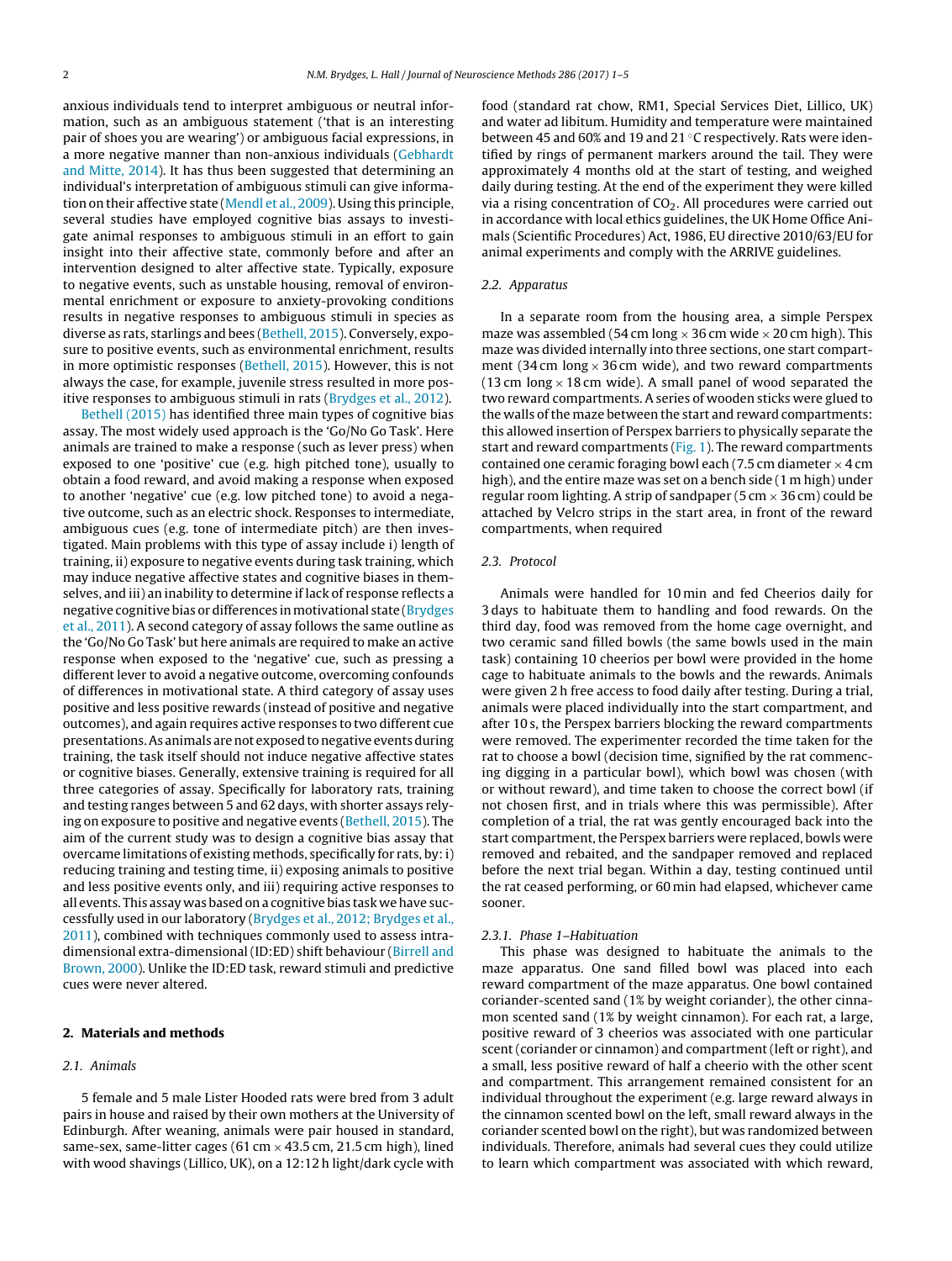<span id="page-2-0"></span>

**Fig. 1.** Diagram of maze apparatus showing example choice outcomes during the task. In the example shown, coarse sandpaper is associated with the high value reward (3 Cheerios) in the coriander scented bowl in the left compartment, fine sandpaper with the low value reward (1/2 Cheerio) in the cinnamon scented bowl in the right compartment.

including scent and spatial location. During this phase, rewards were placed onto the surface of the sand in both bowls, and animals were free to retrieve rewards from both compartments. Trials were repeated until animals retrieved treats from each bowl 5 times. Animals were then moved onto phase 2.

# 2.3.2. Phase 2–Pre-training

During phase 2, only one bowl was baited, and a strip of sandpaper (10 cm x 36 cm) was secured to the floor in front of the Perspex barriers along the width of the testing apparatus (Fig. 1). Two different grades of waterproof sandpaper were used, (P60 (coarse) and P1200 (fine, Faithfull Tools, Dartford, Kent, UK)) and associated with the rewards. Half of the rats had coarse sandpaper (P60) during large reward trials, fine (P1200) during small reward trials; this was reversed for the remaining animals. This allowed rats to associate a particular grade of sandpaper with a particular reward, and eventually enter the correct reward compartment first time once the barriers were removed. To avoid possible effects of odour cues, sandpaper was changed between rats, and the apparatus cleaned with 70% ethanol. Animals were given 10 trials with the reward placed on top of the sand, then rewards were progressively buried until at least 4 trials were completed with rewards fully buried at the bottom of the sand. Animals were then given 16 trials with rewards fully buried. During this phase, animals had free access to both bowls. Trials were randomly alternated between those for large and those for small rewards, with the rule that no more than two trials in a row were for the same size reward. This phase trained the animals to dig for rewards and to associate different grades of sandpaper with low and high rewards. Animals were then moved onto phase 3.

# 2.3.3. Phase 3–training

This phase was identical to phase 2, with the exception that animals were only allowed to make one choice, and were prevented from entering the alternative compartment by replacement of the Perspex barrier. Animals were given trials until they completed 12/16 trials correctly, at which point we assumed they had learned the discrimination. 1 in every 5 trials was unrewarded, to ensure that rats were not using cues from the rewards (e.g. olfaction) to guide decisions. Partial reinforcement has also been shown to slow extinction learning in unreinforced probe trials (see phase 4) ([Bateson](#page-4-0) [and](#page-4-0) [Matheson,](#page-4-0) [2007;](#page-4-0) [Matheson](#page-4-0) et [al.,](#page-4-0) [2008\).](#page-4-0) The duration of this phase depended on individual learning. Rats were then moved onto phase 4.

#### 2.3.4. Phase 4–Probe trials

This phase was similar to phase 3, with the exception that during the randomly chosen unrewarded trial, the sandpaper corresponding to the reward was replaced with an intermediate, ambiguous grade (P180), as a 'probe'. Animals were given 30 trials, resulting in a total of 6 probe trials. If the animal interpreted the intermediate sandpaper cue in an optimistic manner, it would select the bowl in the compartment usually associated with the large reward, if interpreted in a pessimistic manner then the bowl in the compartment usually associated with the small reward would be chosen.

# 2.4. Data analysis

A chi-squared test was run to investigate whether animals showed more or less optimistic/pessimistic responses than expected by chance during the probe trials. The number of days taken to learn each phase of the experiment and trials taken to learn phase 3 of the experiment were examined. The following data were analysed using generalized linear models, with animal nested within litter and added as a random factor to account for litter of origin and multiple data points from each animal: i) effects of cue (fine vs. coarse vs. intermediate sandpaper (phase 4 only)), reward size (small vs. large) and absence of reward (unrewarded trials, phase 3 only) on time taken to choose a bowl, ii) effect of absence of reward on correct responses. All data were analysed using JMP statistical software, SAS Institute, Cary, NC, USA, and checked for homogeneity of variance and normality of distribution, and transformed to meet these assumptions if necessary. Any transformations are stated in the results. Post-hoc Tukey HSD tests were used to further investigate significant results.

# **3. Results**

# 3.1. Proportion of optimistic and pessimistic responses

Animals made significantly more pessimistic responses than expected by chance  $(X^2 = 5.4, p = 0.02, a)$ .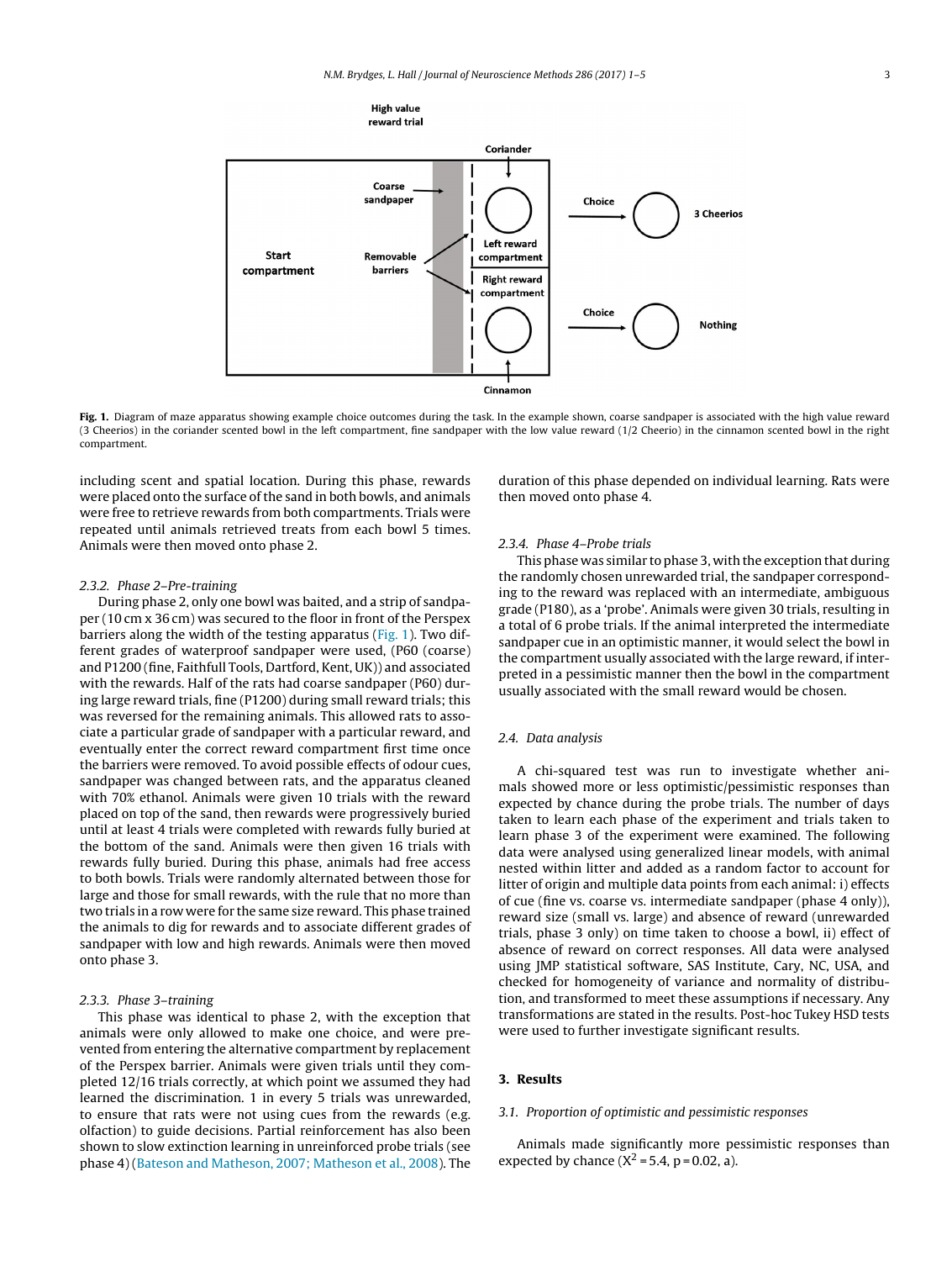

**Fig. 2.** a) Mean number of optimistic choices during six probe trials. Error bars represent 1 S.E., b) Average number of days taken to learn phases 1–4, c) Average time taken to choose a bowl when presented with coarse, fine and intermediate (ambiguous) sandpaper cues during phase 4. Error bars represent 1 S.E. and bars with asterisks are significantly different to all other groups (\*\*\* = p < 0.001), d) Average time taken to choose a bowl in large and small reward trials during phases 2, 3 and 4. Error bars represent 1 S.E. and bars joined by an asterisk are significantly different to one another (\*\*\* =  $p < 0.001$ ).

### 3.2. Average time taken to complete each phase of the task

Animals took an average of 2 days to learn phases 1–2, with the range being 1–3 days. All animals completed phase 3 within 1 day, and phase 4 within 1 day (Fig. 2b). Animals took an average of 20 trials to attain criteria in phase 3.

# 3.3. Cue, reward absence and decision time

Decision time was not affected by cue (coarse vs. fine sandpaper) in phase 2 (F<sub>1,350,1</sub> = 0.97, p = 0.33) or phase 3 (F<sub>1,268,8</sub> = 0.2, p = 0.66). There was no effect of reward absence on decision time in phase 3 ( $F_{1,268.8} = 0.14$ , p=0.71). During phase 4, animals took significantly longer to choose a bowl when presented with an ambiguous (intermediate) sandpaper cue compared to the coarse and fine cues provided during training ( $F_{2,287.6}$  = 7.15, p = 0.0009, Fig. 2c.). Again, there was no effect of coarse or fine sandpaper cues on decision time (phase 2:  $F_{1,349.9} = 0.11$ , p = 0.74, phase 3:  $F_{1,270.4} = 1.87$ , p = 0.17). Data were Box-Cox transformed.

### 3.4. Reward size and decision time

Reward size (small (0.5) vs. large (3)) did not impact decision time during phase 2 ( $F_{1,350.1}$  = 2.02, p = 0.16). In phases 3 and 4, rats selected a bowl faster when the reward was large compared to small (phase 3:  $F_{2,270.8} = 4.28$ , p = 0.001; phase 4:  $F_{1,244.1} = 14.33$ ,  $p = 0.0002$ , Fig. 2d).

# 3.5. Absence of reward and correct response

Removal of reward in randomly unrewarded trials did not affect performance (choice of correct bowl) (phase 3:  $F_{1,9}$  = 3.86, p = 0.08).

# 3.6. Weight

Average weight loss was 1.5% bodyweight (range: −4.5 to +3.4%) over the protocol.

### **4. Discussion**

Here we have developed a shortened protocol for assessing cognitive bias in rats. The current protocol overcomes three main issues identified with animal tests of cognitive bias. Firstly, animals are exposed to positive rewards of different sizes rather than positive and negative events; this avoids exposure to negative events during training, which may induce negative affective states and cognitive biases. Secondly, animals are required to respond in all trials, overcoming potential confounds of motivational state. To date, several studies have used only positive enforcers and a requirement for responding on all trials when investigating cognitive bias (e.g. [\(Bethell,](#page-4-0) [2015;](#page-4-0) [Brydges](#page-4-0) et [al.,](#page-4-0) [2012;](#page-4-0) [Brydges](#page-4-0) et [al.,](#page-4-0) [2011;](#page-4-0) [Matheson](#page-4-0) et [al.,](#page-4-0) [2008\).](#page-4-0) However, time taken to complete these tasks is often substantial, typically several weeks ([Bethell,](#page-4-0) [2015\).](#page-4-0) The current protocol takes an average of 4 days to complete, which is significantly faster than previous protocols. For example, our previous method, on which the current protocol is based, took a minimum of 30 days [\(Brydges](#page-4-0) et [al.,](#page-4-0) [2012;](#page-4-0) [Brydges](#page-4-0) et [al.,](#page-4-0) [2011\).](#page-4-0)

Results from the current study were comparable to those from previous studies in our laboratory: rats housed in standard laboratory conditions made significantly more pessimistic responses when presented with ambiguous sandpaper cues ([Brydges](#page-4-0) et [al.,](#page-4-0) [2012;](#page-4-0) [Brydges](#page-4-0) et [al.,](#page-4-0) [2011\).](#page-4-0) Studies using starlings and rats have found that animals housed in unenriched conditions tend to exhibit pessimistic cognitive biases, which may suggest that standard, unenriched laboratory housing is insufficient for the maintenance of good standards of mental welfare [\(Bateson](#page-4-0) [and](#page-4-0) [Matheson,](#page-4-0) [2007;](#page-4-0) [Brydges](#page-4-0) et [al.,](#page-4-0) [2012;](#page-4-0) [Brydges](#page-4-0) et [al.,](#page-4-0) [2011\).](#page-4-0) Rats also took significantly longer to choose a reward compartment when presented with an ambiguous cue (intermediate grade sandpaper) compared to coarse and fine sandpaper cues provided during training [\(Brydges](#page-4-0) et [al.,](#page-4-0) [2012\).](#page-4-0) Using our previous method, we found the same result in control animals, and ascribe this to the increased difficulty encountered by an animal when faced with a more challenging decision ([Brydges](#page-4-0) et [al.,](#page-4-0) [2012\).](#page-4-0) Reward size had a significant effect on decision time, with rats displaying a significantly decreased latency on high (large) compared to low (small) reward trials. Again, this reflects findings in our previous studies ([Brydges](#page-4-0)